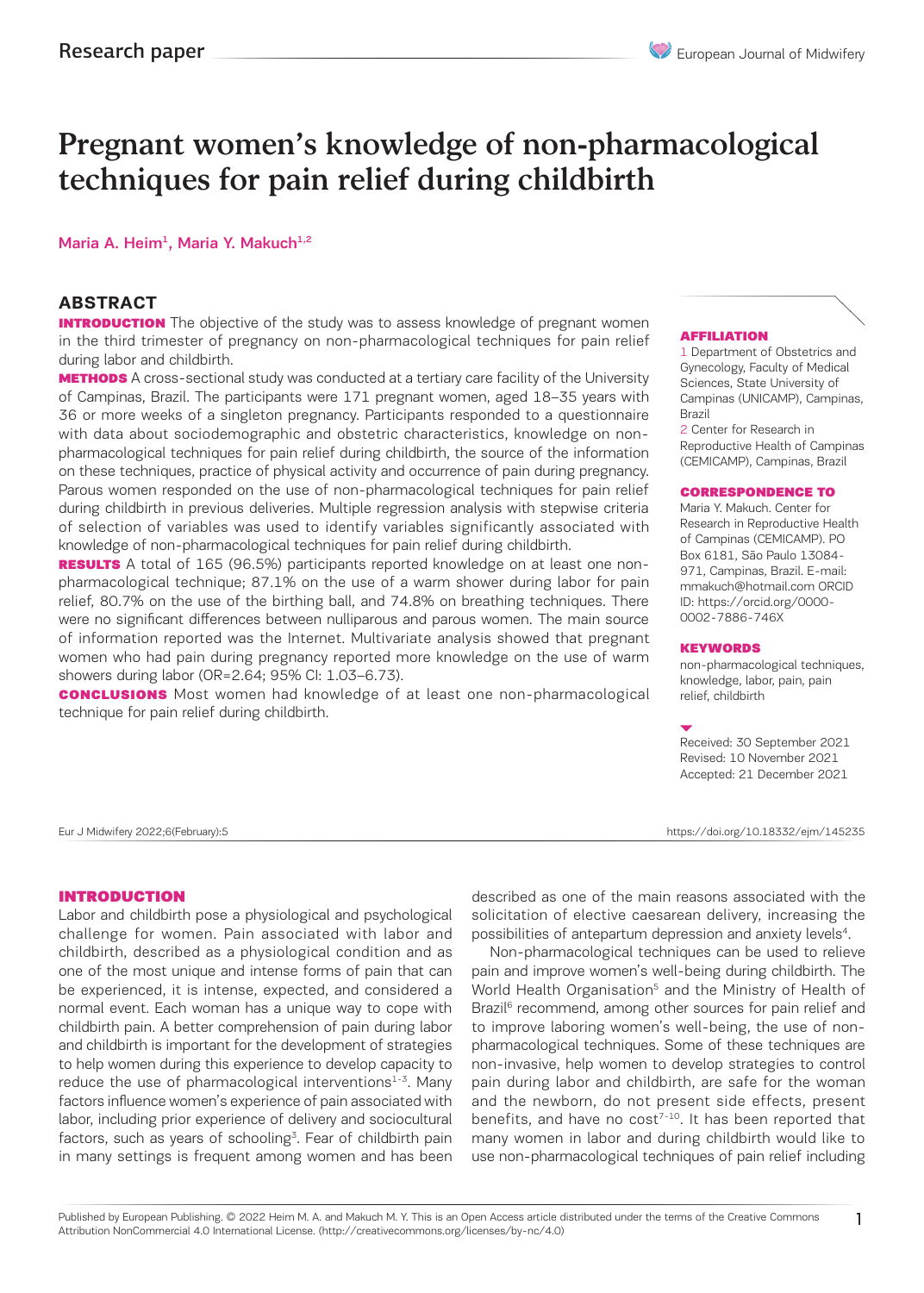massage and heat application, position changes, breathing exercises, bathing in labor, aromatherapy, acupressure and acupuncture, TENS, among others<sup>7,11,12</sup>.

The use of non-pharmacological techniques for pain relief is associated with previous knowledge and adequate guidance that enable women to use them correctly and efficiently for pain relief, anxiety, and to be in control of their labour<sup>13</sup>. It has been reported that in a group of pregnant women with superficial knowledge of the nonpharmacological techniques, the majority (83.3%) did not have clear information regarding what techniques can be used and are adequate for the different stages of labor and childbirth. The technique that pregnant women reported more frequently was breathing exercises (51.8%) followed by massage (36.7%), position changes (32.2%), and relaxation  $(26.5\%)^{14,15}$ . Furthermore, it was reported that women were interested in using these techniques; however, most of the participant women did not know how to use these techniques in a satisfactory manner $15$ .

In general, there is scarce information and there are gaps regarding the knowledge on what pregnant women know about non-pharmacological techniques for pain relief during labor and childbirth as well as on the source of the information. Due to this paucity of data, our objectives were to assess the knowledge of pregnant women regarding nonpharmacological techniques for pain relief during labor and childbirth and the source of the information they reported.

## **METHODS**

# **Participants and setting**

A cross-sectional study was conducted between April 2019 and March 2020 with pregnant women in the third trimester of pregnancy regarding knowledge of non-pharmacological techniques for pain relief during labor and childbirth, the source of that information, the practice of physical activity during pregnancy, and reported pain during pregnancy. The study was conducted in a teaching referral hospital for women, University of Campinas Faculty of Medical Sciences, Brazil.

The inclusion criteria were: pregnant women aged 18–35 years (to have the possibility to include more primiparous women), with a singleton pregnancy, and with 36 or more weeks of pregnancy. We excluded pregnant women with medical pathologies such as human immunodeficiency virus infection, heart diseases, pregnancy-related pathologies (blood hypertension and/or placental insufficiency), deafmute women, and women with two previous caesarean deliveries. All participants were selected according to the inclusion and exclusion criteria the day before their routine antenatal consultation through the medical record system of the hospital and all identified women were invited to participate. All the enrolled women responded to a questionnaire elaborated for this study, which included data about sociodemographic and obstetric characteristics, knowledge on the non-pharmacological techniques for pain relief during labor and childbirth (including maintaining an upright position, using a birthing ball, breathing exercises, relaxation technique, massage, use of water shower,

aromatherapy, acupressure, TENS, and continuous support of a companion chosen by the laboring women), the source of information on these techniques, practice of physical activity, and the occurrence of pain during pregnancy. The questionnaire with closed-ended questions was pre-tested for content and comprehension, with 20 pregnant women of the same facility before the initiation of the study. The corrected version was pre-tested with 20 pregnant women at the same site and no further corrections were needed.

# **Statistical analysis**

For statistical analysis, we used frequency and percentage for categorical variables and mean and standard deviation (SD) for numerical variables. We compared knowledge of the techniques and practice of physical activities using the chi-squared or Fisher's exact tests (for expected values <5). Subsequently, we used the Mann-Whitney U test because the variables did not present a normal distribution. Among parous women, we also assessed the use of non-pharmacological techniques for pain relief during childbirth in previous deliveries. We performed bivariate and multivariate analyses to compare women's knowledge of non-pharmacological methods for pain relief with reported pain during pregnancy. The variables included in the analysis regarding the non-pharmacological techniques performed during labor were as follows: maintaining an upright position, using a birthing ball, breathing exercises, relaxation technique, massage, use of water shower, aromatherapy, acupressure, TENS, and continuous support of a companion chosen by the laboring women. The level of significance was set at p<0.05.

## RESULTS

A total of 171 pregnant women were enrolled. The age of the participants (mean  $\pm$  SD) was 27.7 ( $\pm$  4.7) years. Moreover, 53 (30.9%) were nulliparous, 121 (70.6%) had 13 or more years of schooling, and 103 (60.2%) were working outside home (Table 1). Regarding pain during pregnancy, 131 (76.6%) reported experiencing pain during pregnancy, 82 (53.2%) had abdominal pain, 60 (38.9%) pelvic pain, and 51 (33.1%) lumbosacral pain. The practice of physical exercise was reported by 49 (28.6%) women, of whom 45 (91.8%) reported that the physical activity performed was walking, 16 (35.5%) said they walked 2 days a week, 14 (31.1%) walked 3 days a week, 14 (31.1%) walked more than 3 days a week, and 5 (11.1%) walked daily.

Regarding knowledge of non-pharmacological techniques for pain relief during labor and childbirth, 165 (96.5%) participants had some knowledge of at least one technique, and 87.1% had information on the use of a warm shower during labor for pain relief, 80.7% on the use of the birthing ball, and 74.8% on the use of breathing exercises (Figure 1), without significant differences between nulliparous and parous women. Regarding where the participants obtained information about non-pharmacological methods for pain relief during labor, the main source reported was the Internet (Table 2). Among the 80 parous women who reported having used non-pharmacological techniques for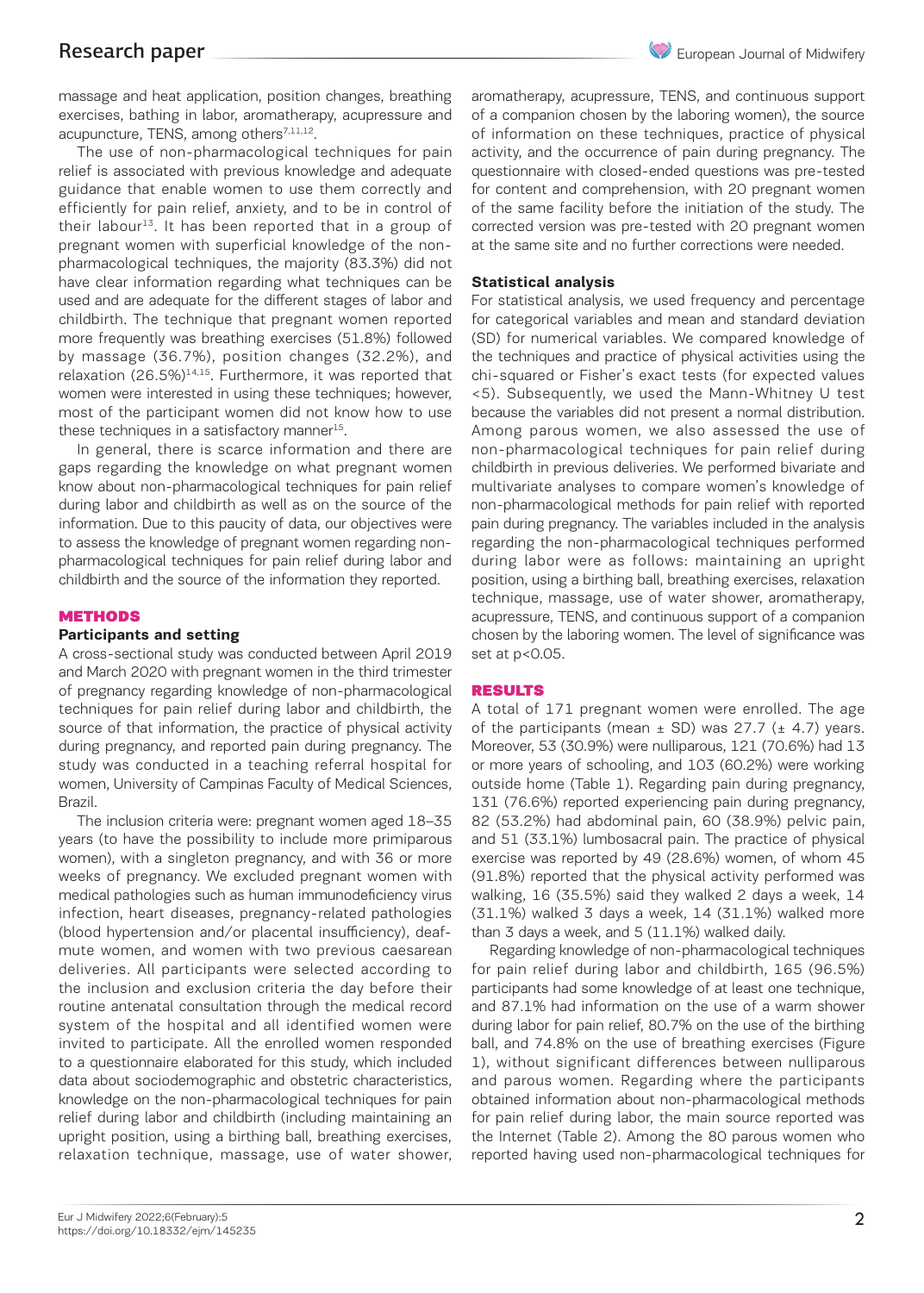# *Table 1. Sociodemographic characteristics of the participants (N=171)*

| <b>Variable</b>                                  | n(%)       |  |  |  |  |  |  |
|--------------------------------------------------|------------|--|--|--|--|--|--|
| Age (years)                                      |            |  |  |  |  |  |  |
| 20                                               | 6(3.5)     |  |  |  |  |  |  |
| $20 - 29$                                        | 94 (55.0)  |  |  |  |  |  |  |
| $30 - 35$                                        | 71(41.5)   |  |  |  |  |  |  |
| <b>Education years</b>                           |            |  |  |  |  |  |  |
| $0 - 4$                                          | 21(12.3)   |  |  |  |  |  |  |
| $5 - 9$                                          | 7(4.1)     |  |  |  |  |  |  |
| $10 - 12$                                        | 22 (12.9)  |  |  |  |  |  |  |
| >1.3                                             | 121 (70.7) |  |  |  |  |  |  |
| <b>Cohabitation status</b>                       |            |  |  |  |  |  |  |
| With a partner                                   | 157 (91.8) |  |  |  |  |  |  |
| Occupation                                       |            |  |  |  |  |  |  |
| Housewife                                        | 60(35.1)   |  |  |  |  |  |  |
| Work outside home                                | 103 (60.2) |  |  |  |  |  |  |
| Other <sup>a</sup>                               | 8(4.7)     |  |  |  |  |  |  |
| <b>Number of pregnancies</b> (including present) |            |  |  |  |  |  |  |
| $\mathbf 1$                                      | 53 (31.0)  |  |  |  |  |  |  |
| $\overline{c}$                                   | 57 (33.3)  |  |  |  |  |  |  |
| 3                                                | 39 (22.8)  |  |  |  |  |  |  |
| >4                                               | 22 (12.9)  |  |  |  |  |  |  |
| Previous vaginal deliveries <sup>b</sup>         |            |  |  |  |  |  |  |
| $\mathbf{1}$                                     | 48 (28.0)  |  |  |  |  |  |  |
| $\overline{c}$                                   | 13(7.6)    |  |  |  |  |  |  |
| >3                                               | 5(2.9)     |  |  |  |  |  |  |
| Mode of childbirth desired                       |            |  |  |  |  |  |  |
| Vaginal                                          | 118 (69.0) |  |  |  |  |  |  |
| Caesarean                                        | 37 (21.6)  |  |  |  |  |  |  |
| Not known                                        | 16 (9.4)   |  |  |  |  |  |  |

# *Table 2. Main sources of information women reported on non-pharmacological techniques for pain control during labor and delivery*<br>Regarding techniques for pain relief during and relief during and relief during labor and relief during and reli

| <b>Source of</b><br>information <sup>a,b</sup> | <b>Nulliparous</b><br>women (n=105) <sup>a</sup> | <b>Parous women</b><br>$(n=66)^{a,b}$<br>$\mathbf n$ |  |  |
|------------------------------------------------|--------------------------------------------------|------------------------------------------------------|--|--|
|                                                | $\mathbf n$                                      |                                                      |  |  |
| Internet                                       | 53                                               | 54                                                   |  |  |
| Relatives                                      | 18                                               | 20                                                   |  |  |
| Reference hospital                             | 9                                                | 34                                                   |  |  |
| <b>Friends</b>                                 | 9                                                | 24                                                   |  |  |
| No answer                                      | 16                                               |                                                      |  |  |
|                                                |                                                  |                                                      |  |  |

a More than one option was allowed; b Two women without information.

# **Figure 1. Knowledge of non-pharmacological** techniques for pain relief among primiparous and *parous women*



a Student and unemployed; b Excluded previous caesarean deliveries.

# *Table 3. Regression analysis for associated pain during pregnancy (N=171)*

| <b>Selected variables</b> | <b>Categories</b> |       | OR*  | 95% CI        |
|---------------------------|-------------------|-------|------|---------------|
| Knowledge of warm shower  | No (Ref.)         |       |      | $1.03 - 6.73$ |
|                           | Yes               | 0.043 | 2.64 |               |

\*OR: odds ratio for pain; (n=40 no; and n=131 yes).

pain relief during labor and childbirth in previous deliveries, 56.6% had received guidance from healthcare providers on these techniques only during labor. The most frequently used techniques in previous labor and childbirth were: warm showers (37 women), upright position (27 women), birthing ball (22 women), breathing exercises (19 women), massage (16 women); 38 (45.2%) reported they did not use any technique.

When we compared the practice of physical activity and the desire for a vaginal or caesarean delivery with knowledge about non-pharmacological methods for pain relief during labor, we did not observe any significant differences. We also did not observe any significant differences in knowledge of non-pharmacological methods for pain relief between nulliparous and parous women. After multivariate analyses, we found that pregnant women with pain during pregnancy reported more knowledge on the use of warm showers during labor for pain relief (OR=2.64; 95% CI: 1.03–6.73, p<0.043) (Table 3).

## **DISCUSSION**

Our results show that most of the pregnant women had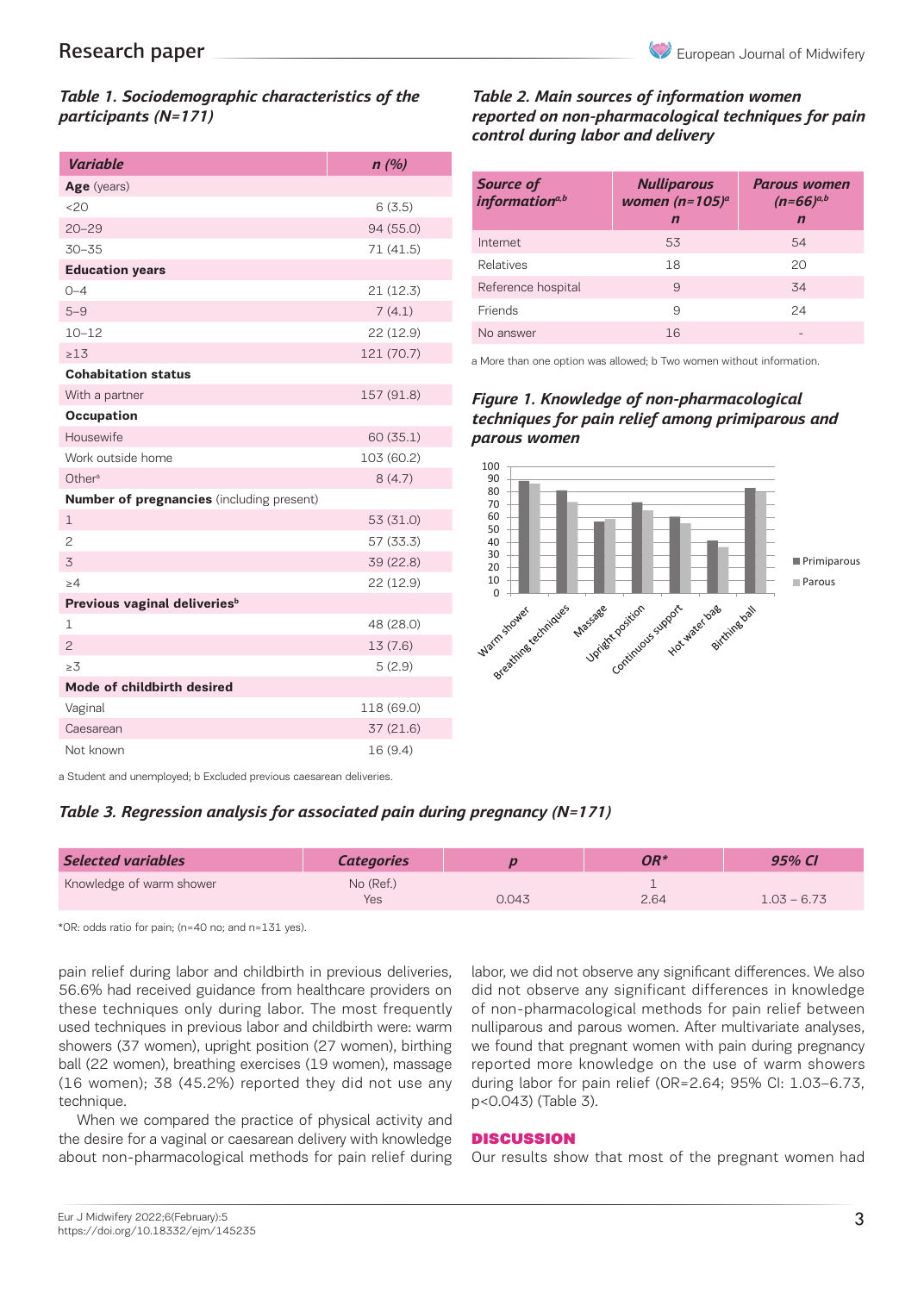# Research paper

some knowledge about non-pharmacological methods for pain relief during labor and childbirth, and the most mentioned techniques were the use of warm showers, the use of the birthing ball and breathing techniques; and the main source of information reported was the Internet. However, the women in our study did not mention the water birth or tub, probably because it is uncommon practice in Brazil and it is not part of the practices offered at our hospital.

Most of our results are consistent with studies conducted during the last decade. A study conducted in Nigeria has shown that 31% of pregnant women did not have knowledge of non-pharmacological methods for pain relief in labor and childbirth $14$ , and a study in India reported that 22% of women did not have knowledge of these techniques<sup>13</sup>. However, knowledge on these techniques does not mean that women know how to use them. Considering this, it was reported by Anarado et al.<sup>14</sup> that 80% of pregnant women were aware that pain during labor could be relieved using non-pharmacological methods, but only one-third was able to identify at least four of these methods, enumerate at least two advantages and disadvantages, and report the self-efficacy of use of these methods.

Previous childbirths have been associated with more knowledge of non-pharmacological techniques for pain relief. It has been reported that the level of knowledge is higher among women with two previous childbirths<sup>2,11,13</sup>; however, we found that previous childbirths were not a good indicator regarding the knowledge women had. This result indicates that previous experience without active guidance or support is not sufficient for women to acquire knowledge and to use non-pharmacological methods correctly in a subsequent childbirth. This may explain why our results did not show significant differences in knowledge among nulliparous and parous women.

It can be supposed that women who desire vaginal delivery, a situation where women's participation is more active during labor, were more prone to practice physical activities. However, we did not observe this association in our study. Our findings were different from the findings of a recent study that described an association between the practice of physical exercise during pregnancy for at least 6 months, one to three times a week for at least 30 min, and a lower chance of caesarean delivery $16$ .

We found that women who experienced pain during pregnancy were those who had more knowledge regarding the use of warm showers during labor. It has been reported that this technique was used by pregnant women to alleviate Braxton-Hicks contractions and promote relaxation. It may be considered that women are familiar with this technique because it is frequent practice that non-pregnant women use this technique to alleviate dysmenorrhoea<sup>17</sup>. Most of the published evidence on the benefits of using water for pain control comes from studies on the use of immersion in water<sup>12</sup>. However, our results even though similar regarding the use of warm water in alleviating pain, refer only to the use of warm showers. This is a relevant issue that deserves more study considering that in several low- and middleincome countries, it is more realistic to think that women have access to a warm shower rather than any form of immersion in water $12$ .

Previous studies have shown that pregnant women had scarce knowledge but were interested in some nonpharmacological techniques for pain relief during childbirth. The breathing technique, massage, and upright position $17$ were described by pregnant women as techniques to alleviate discomfort and for pain relief during labour<sup>14</sup>. Our results showed that the recommendations from the Brazilian Ministry of Health<sup>6</sup> about the use of nonpharmacological techniques, such as breathing exercises, massage and relaxation, and to incentivize women to adopt an upright position during labor to alleviate pain and improve well-being, are not always followed by healthcare providers and healthcare services. Although the recommendations from the Ministry of Health<sup>6</sup> give much emphasis to these recommendations, it still has not been implemented in all obstetric services, and frequently it is only implemented as guidance and support in the labor ward and scarce information provided during antenatal visits.

We found that the Internet was the main source of information about non-pharmacological techniques for pregnant women. This result was in agreement with previous study which reported that Internet was the main source that women used to improve knowledge regarding these techniques and YouTube videos were described as a resource for this kind of search $18$ . We found that almost all the parous and 50% of the nulliparous women reported the Internet as the main source of knowledge, and less than one-fifth of the participants reported that they received the information at the hospital during antenatal consultations or when they were admitted to the hospital in a previous delivery. We need to consider that women who did not attend antenatal education programs and wanted to be prepared for childbirth and postpartum also used this resource to obtain information<sup>19</sup>.

We found that although our assessment was performed in the third trimester of pregnancy, which may indicate that the participants had already attended several antenatal consultations, our results do not indicate that the women had received guidance on the use of non-pharmacological techniques for pain relief.

Our results show that healthcare professionals providing outpatient obstetric care must not only offer good quality of care for pregnancy control but also include strategies to include guidance on non-pharmacological techniques for pain relief. Considering that the participants identified the Internet as the main source of information about the nonpharmacological techniques for pain relief, it is important to conduct more studies that will contribute to the elaboration of adequate messages. The transmission of this type of information to pregnant women in an easy-to-understand manner is important and will help them become familiar with these methods. It would be interesting to include this kind of information on the website of healthcare facilities and create channels of interaction for the users with the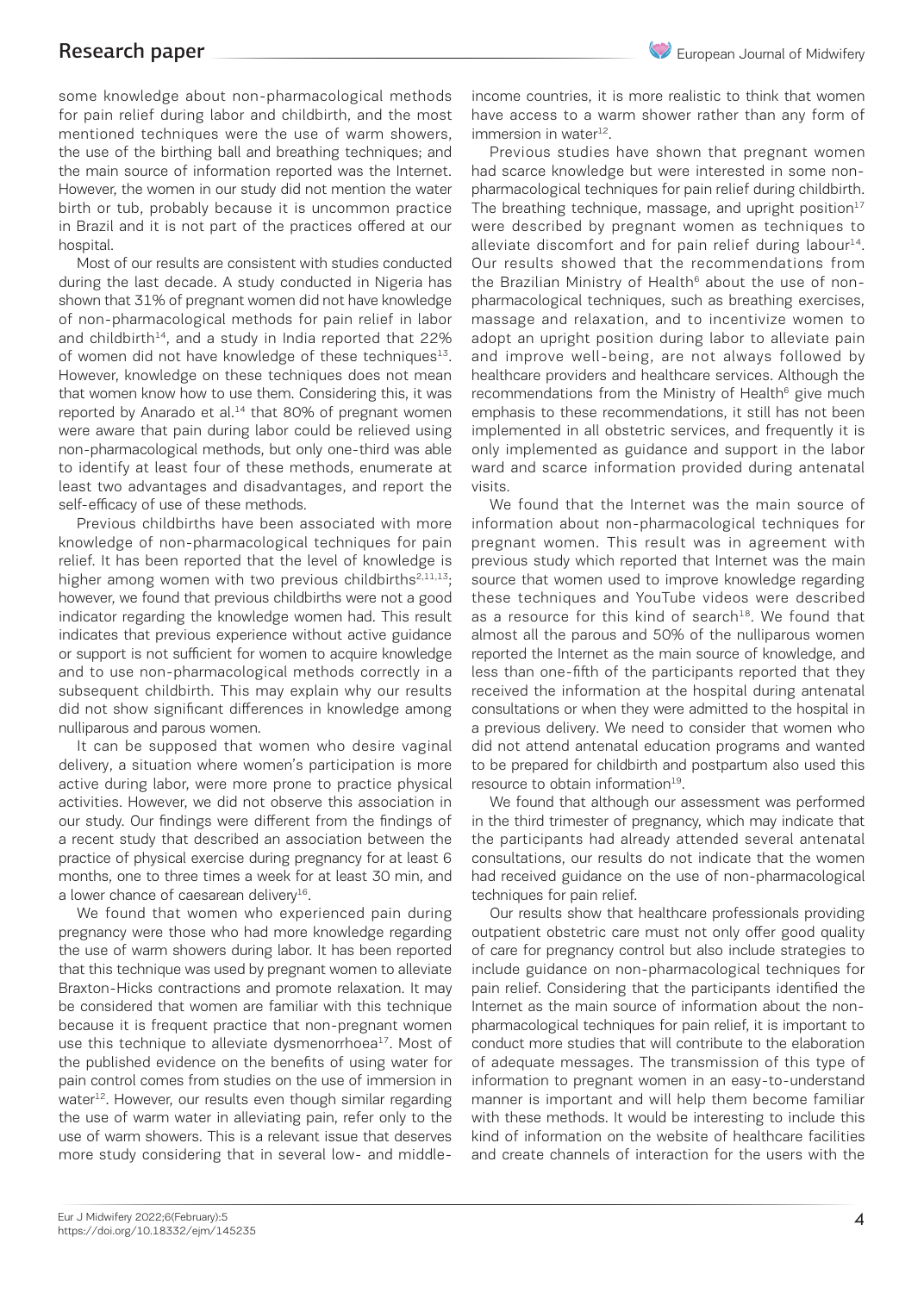healthcare professionals of the maternity hospitals were they receive antenatal care and receive attention during childbirth. It is desirable that maternity facilities offer some training on non-pharmacological techniques for pain relief to healthcare providers who provide assistance to pregnant women.

# **Strengths and limitations**

The strength of our study was the number of participating women. However, a limitation is that the study was conducted in only one teaching referral hospital.

### CONCLUSIONS

Most of the interviewed women had some knowledge of at least one non-pharmacological technique for pain relief during labor and childbirth. The most mentioned techniques were use of a warm shower and use of birthing balls and breathing techniques. The main source of information was the Internet.

### REFERENCES

- 1. Alshahrani MS. An evaluation of the different types of labor pain relief, preferred methods of pain relief, and effects of social media on awareness and knowledge among pregnant women. A cross-sectional study in the Kingdom of Saudi Arabia. Saudi Med J. 2019;40(9):914- 921. doi:10.15537/smj.2019.9.24511
- 2. Jones LE, Whitburn LY, Davey MA, Small R. Assessment of pain associated with childbirth: Women's perspectives, preferences and solutions. Midwifery. 2015;31(7):708- 712. doi:10.1016/j.midw.2015.03.012
- 3. Whitburn LY, Jones LE, Davey MA, Small R. The meaning of labour pain: how the social environment and other contextual factors shape women's experiences. BMC Pregnancy Childbirth. 2017;17(1):157. doi:10.1186/s12884-017-1343-3
- 4. Olieman RM, Siemonsma F, Bartens MA, Garthus-Niegel S, Scheele F, Honig A. The effect of an elective cesarean section on maternal request on peripartum anxiety and depression in women with childbirth fear: a systematic review. BMC Pregnancy Childbirth. 2017;17(1):195. doi:10.1186/s12884-017-1371-z
- 5. WHO recommendations: Intrapartum care for a positive childbirth experience. World Health Organization; 2018. Accessed November 10, 2021. https://www. ncbi.nlm.nih.gov/books/NBK513809/pdf/Bookshelf\_ NBK513809.pdf
- 6. Diretrizes nacionais de assistência ao parto normal: versão resumida. Ministério da Saúde; 2017. Accessed November 10, 2021. http://bvsms.saude.gov.br/bvs/ publicacoes/diretrizes\_nacionais\_assistencia\_parto\_ normal.pdf
- 7. Smith CA, Levett KM, Collins CT, Armour M, Dahlen HG, Suganuma M. Relaxation techniques for pain management in labour. Cochrane Database Syst Rev. 2018;3(3):CD009514. doi:10.1002/14651858.CD009514.pub2
- 8. Gallo RBS, Santana LS, Marcolin AC, Duarte G, Quintana SM. Sequential application of non-pharmacological

interventions reduces the severity of labour pain, delays use of pharmacological analgesia, and improves some obstetric outcomes: a randomised trial. J Physiother. 2018;64(1):33-40. doi:10.1016/j.jphys.2017.11.014

- 9. Cluett ER, Burns E, Cuthbert A. Immersion in water during labour and birth. Cochrane Database Syst Rev. 2018;5:CD000111. doi:10.1002/14651858.CD000111.pub4
- 10. Boaviagem A, Melo Junior E, Lubambo L, et al. The effectiveness of breathing patterns to control maternal anxiety during the first period of labor: A randomized controlled clinical trial. Complement Ther Clin Pract. 2017;26:30-35. doi:10.1016/j.ctcp.2016.11.004
- 11. Adams J, Frawley J, Steel A, Broom A, Sibbritt D. Use of pharmacological and non-pharmacological labour pain management techniques and their relationship to maternal and infant birth outcomes: examination of a nationally representative sample of 1835 pregnant women. Midwifery. 2015;31(4):458-463. doi:10.1016/j.midw.2014.12.012
- 12. Benfield R, Heitkemper MM, Newton ER. Culture, bathing and hydrotherapy in labor: An exploratory descriptive pilot study. Midwifery. 2018;64:110-114. doi:10.1016/j.midw.2018.06.005
- 13. James JN, Prakash KS, Ponniah M. Awareness and attitudes towards labour pain and labour pain relief of urban women attending a private antenatal clinic in Chennai, India. Indian J Anaesth. 2012;56(2):195-198. doi:10.4103/0019-5049.96331
- 14. Anarado A, Ali E, Nwonu E, Chinweuba A, Ogbolu Y. Knowledge and willingness of prenatal women in Enugu Southeastern Nigeria to use in labour non-pharmacological pain reliefs. Afr Health Sci. 2015;15(2):568-575. doi:10.4314/ahs.v15i2.32
- 15. Heim MA, Miquelutti MA, Makuch MY. Perspective of pregnant women regarding antenatal preparation: A qualitative study. Women Birth. 2019;32(6):558-563. doi:10.1016/j.wombi.2018.11.016
- 16. Wadhwa Y, Alghadir AH, Iqbal ZA. Effect of Antenatal Exercises, Including Yoga, on the Course of Labor, Delivery and Pregnancy: A Retrospective Study. Int J Environ Res Public Health. 2020;17(15):5274. doi:10.3390/ijerph17155274
- 17. Gupta JK, Sood A, Hofmeyr GJ, Vogel JP. Position in the second stage of labour for women without epidural anaesthesia. Cochrane Database Syst Rev. 2017;5:CD002006. doi:10.1002/14651858.CD002006.pub4
- 18. D'Souza RS, D'Souza S, Sharpe EE. YouTube as a source of medical information about epidural analgesia for labor pain. Int J Obstet Anesth. 2021;45:133-137. doi:10.1016/j.ijoa.2020.11.005
- 19. Wright A, Elcombe E, Burns ES. "Paper, faceto-face and on my mobile please": A survey of women's preferred methods of receiving antenatal education. Women Birth. 2021;34(6):e547-e556. doi:10.1016/j.wombi.2020.10.014